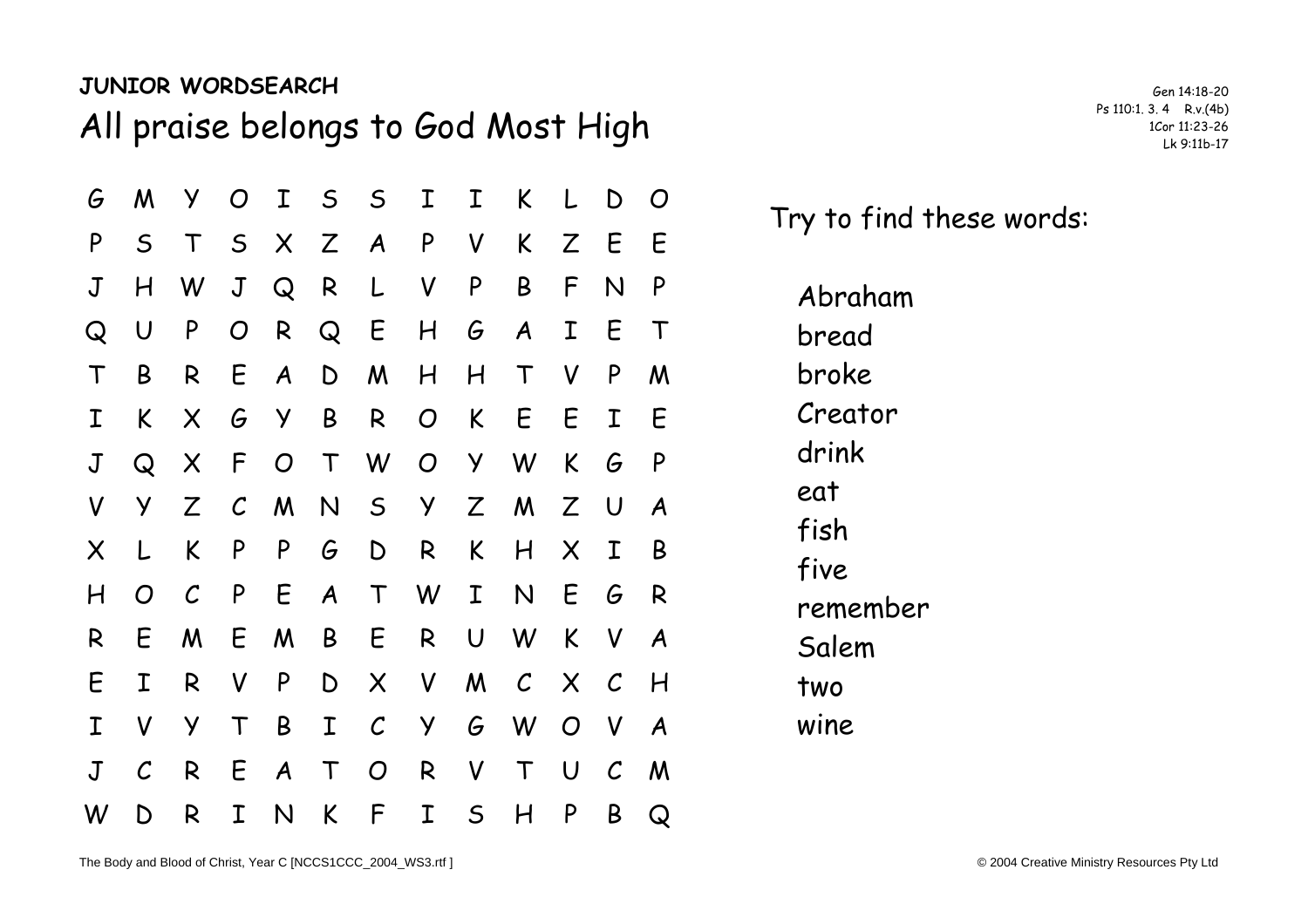## **SENIOR WORDSEARCH**

All praise belongs to God Most High Ps 110:1. 3.4 R.v.(4b)

|   | P            | $\mathsf{S}$     | $\boldsymbol{A}$ | $\mathsf{L}$              | N              |             |              | G Z E E A T    |              |              |                           | V              | K                | $\overline{O}$ |  |
|---|--------------|------------------|------------------|---------------------------|----------------|-------------|--------------|----------------|--------------|--------------|---------------------------|----------------|------------------|----------------|--|
| A | J            | N                | $\mathsf T$      | W                         | $\overline{O}$ | R           |              | D W            | O E          |              | R                         | $\mathcal C$   | $\mathsf J$      | $\mathcal C$   |  |
| F | F            | W                | I                | E                         | P              | E           | G            | $\mathsf{V}$   | $\mathsf{V}$ | E            | $\mathcal C$              | M              | E                | X              |  |
| K | Ι            | $\mathsf J$      | W                | F                         | Z              | B           | L            | K              | $\mathsf{V}$ | $\mathbf I$  | $\top$                    | G              | $\boldsymbol{A}$ | -S             |  |
| F | $\mathsf{S}$ | N                | $\cup$           | E                         | R              | M Z         |              | I              | R            | D            | P                         | $\mathbf J$    | F                | $\mathsf T$    |  |
| N | H            | $\mathcal C$     | $\times$         | S                         | W              | E F         |              | F              | A            | G            | B                         | V              | R                | B              |  |
| O | D            | R                | G                | $\boldsymbol{\mathsf{X}}$ | Y.             | M           | K            | Y              | M            | $\sqrt{2}$   | D                         | $\mathsf{Q}$   | E                | Y              |  |
| F | V            | E                | I                | M                         |                | O E A       |              | B              | $\mathsf{R}$ |              | A H                       |                | A M              | W              |  |
| Q | E            | $\boldsymbol{A}$ | E                | $\top$                    | M              | R           | H            | - E            | H            |              | G N                       | $\overline{O}$ | Ι                | A              |  |
| A | Ι            | $\top$           | E                | K                         | $\overline{O}$ | R           | B            | $\lfloor$      | $\mathsf{N}$ | $\mathsf T$  | $\top$                    | N              | $\mathsf{Q}$     | $\mathsf{V}$   |  |
| U | $\mathsf{S}$ | $\overline{O}$   | D                | $\bigcup$                 | $\mathcal{C}$  | $\bigcup$   | $\mathsf{X}$ | $\sqrt{F}$     | F            |              | X E                       | M              | $\mathsf{V}$     | U              |  |
| H | Z            | R                | $\mathsf{V}$     | $\boldsymbol{A}$          | $\mathsf T$    | P           | B            | $\overline{O}$ | X E          |              | E Q                       |                | D                | W              |  |
| M | U            | B                | $\mathsf{S}$     | $\mathsf{S}$              | E              | T           | $\mathsf{K}$ | G              | $\mathsf{S}$ | $\mathsf{L}$ | $\boldsymbol{\mathsf{X}}$ | H              | K                | E              |  |
| K | N            | I                | R                | D                         | P              | R           | $\mathsf{N}$ | P              | A F          |              | $\mathbf I$               | Z              | $\overline{O}$   | H              |  |
| E | V            | $\sf J$          | $\mathsf{N}$     | D                         | H              | $\mathbf I$ | B            | $\mathsf S$    | $\cup$       | M            | N                         | K              | M                | F              |  |

Gen 14:18-20

Try to find these words:

Abraham bread broke Creator drink eat fish five remember Salem two wine